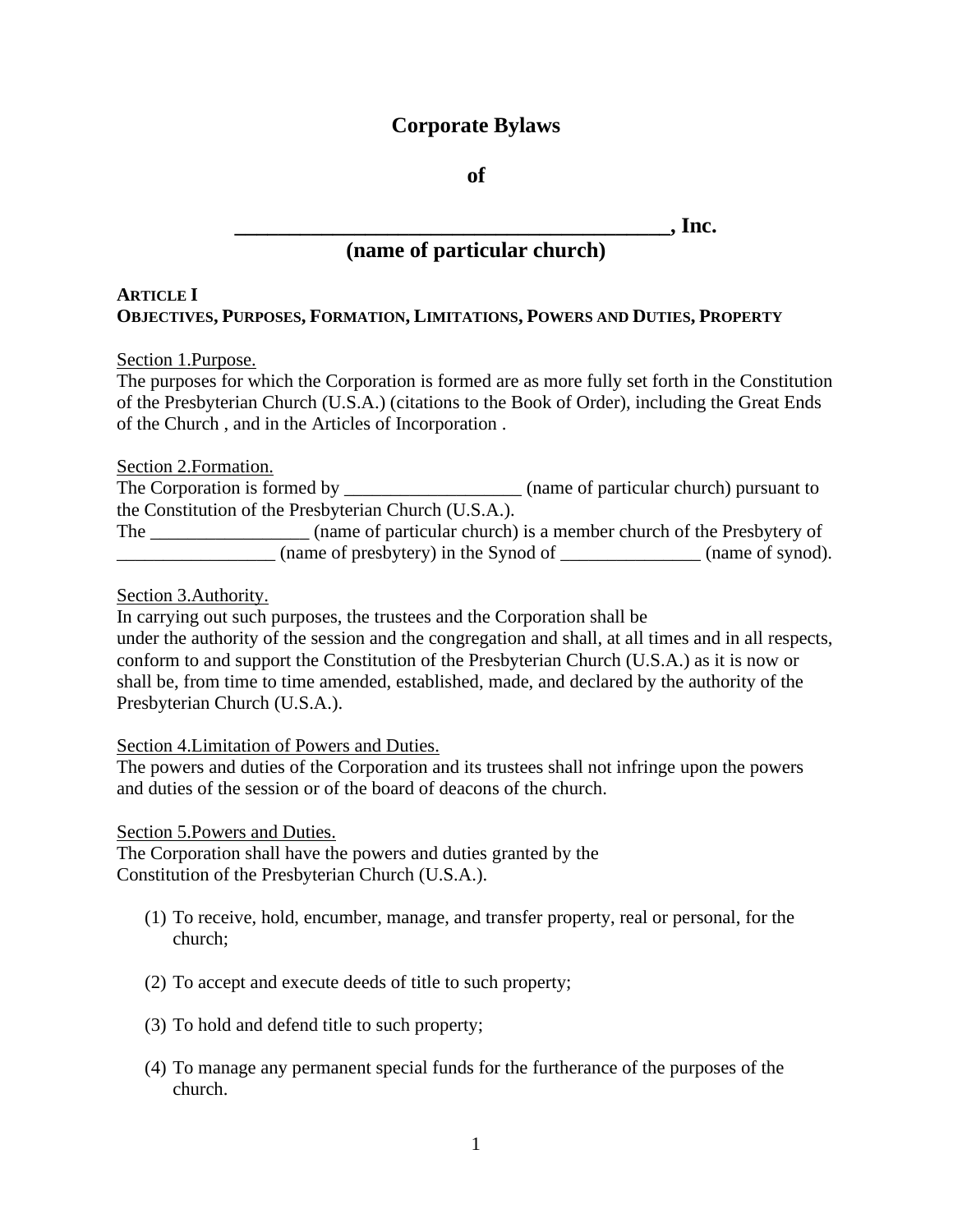In addition, to the extent not included in the above and not inconsistent with the Constitution of the Presbyterian Church (U.S.A.), the Corporation shall have all of the general powers of a nonprofit religious corporation organized under \_\_\_\_\_\_\_\_\_\_\_\_\_\_\_\_\_\_\_\_\_\_\_\_\_\_\_(state religious nonprofit incorporation statute)

#### Section 6. All Property Held in Trust.

All property, both real and personal, is held in trust for the use and benefit of the Presbyterian Church (U.S.A.).

## Section 7.Particular Property Requirements.

When buying, selling, and mortgaging real property, the board of trustees shall act only after the approval of the congregation granted in a duly constituted meeting. The board of trustees shall not sell, mortgage, or otherwise encumber any of its real property and it shall not acquire real property subject to an encumbrance or condition without the written permission of the presbytery transmitted through the session. The Corporation shall not lease its real property used for purposes of worship, or lease for more than five years any of its other real property, without the written permission of the presbytery transmitted through the session.

#### Section 8.Property Conveyances.

Pursuant to the Constitution of the Presbyterian Church (U.S.A.), real property held or acquired by the Corporation, the church, the board of trustees, a trustee, or an unincorporated association will include the following language in the deed:

The premises herein conveyed shall be used, kept, and maintained by the grantee for Divine Worship and other purposes of its ministry as a particular church belonging to the Presbytery of \_\_\_\_\_\_\_\_\_\_\_\_\_\_\_\_\_\_\_, subject to the provisions of the Constitution of the Presbyterian Church

(U.S.A.). The grantee holds the property in trust pursuant to the provisions of the Constitution of the Presbyterian Church (U.S.A.).

#### **ARTICLE II MEMBERS**

Section 1.Eligibility for Membership.

Only members on the active roll of the church shall be members of the Corporation and eligible for election as trustees. Ministers are not members of the congregation and, so, are notmembers of the Corporation.

#### Section 2.Active Members.

The roll of active members established and maintained by the session as prescribed by the Book of Order shall determine those individuals who are active members from time to time.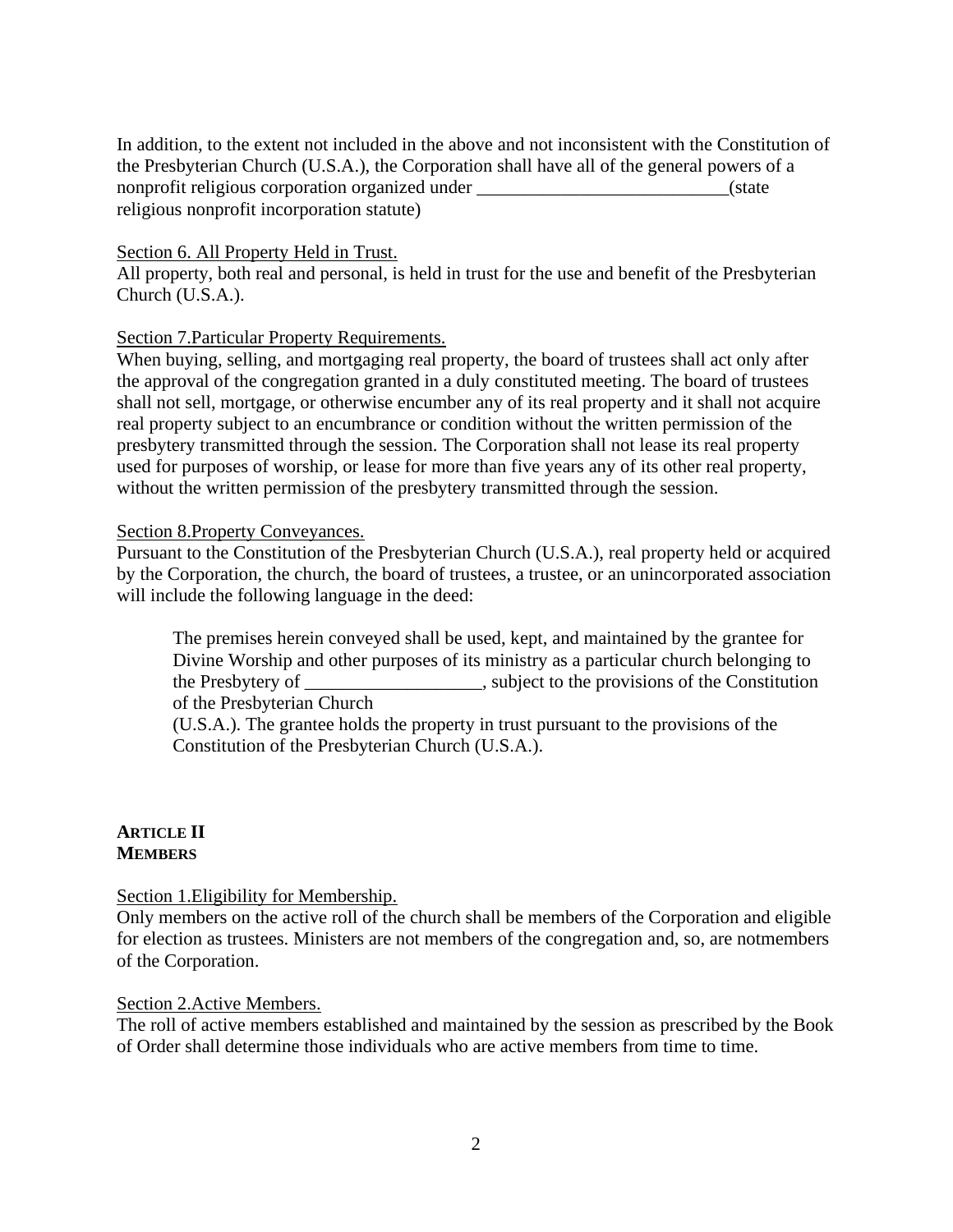# **ARTICLE III TRUSTEES**

## Qualification; Election; Removal.

The directors of the Corporation are designated Trustees. The initial board of trustees shall be those persons named in the Articles of Incorporation. Thereafter, the membership of the board of trustees shall be identical to the membership of the session in active service. Election by the congregation and installation as elder of the church shall constitute a person a trustee of the Corporation. They must also be eligible under civil law.

[Note: Have your local attorney determine the minimum age under state law; insert that requirement, if any, here.] Termination for any cause of the active service of a person on session shall automatically terminate such person as a trustee of the Corporation.

[Note: The preferred and most efficient model is this one: The session and board of trustees is identical. Some states may prohibit this dual capacity; your local attorney should check state lawin this regard. Also, some churches may simply choose to have a separate board of trustees. If the church designates a trustee board other than the elders of session, then different language should be used for this article.]

## **ARTICLE IV MEETINGS OF THE BOARD OF TRUSTEES**

## Section 1.Annual Meeting.

The annual meeting of the board of trustees shall be held in conjunction with or immediately following the first meeting of the session of the church held after the annual meeting of the congregation of the church.

## Section 2.Procedures.

The meeting requirements and provisions of the Constitution of the Presbyterian Church (U.S.A.) shall govern. In addition to those requirements and provisions, these bylaws provide specific guidance for the Corporation. Robert's Rules of Order (Newly Revised) shall be used for parliamentary guidance.

## Section 3.Notices.

Notice of the time and place and in case of special meeting the purpose of every meeting of the board of trustees shall be in writing and shall be duly sent, mailed or otherwise delivered to each trustee not less than ten (10) days before the meeting; provided, that no notice of any regularly scheduled or adjourned meeting need be given. Meetings may be held at any time without notice if all of the trustees are present or if those not present waive notice of the time, place, and purpose of the meeting, either before or after the holding thereof.

# Section 4.Quorum.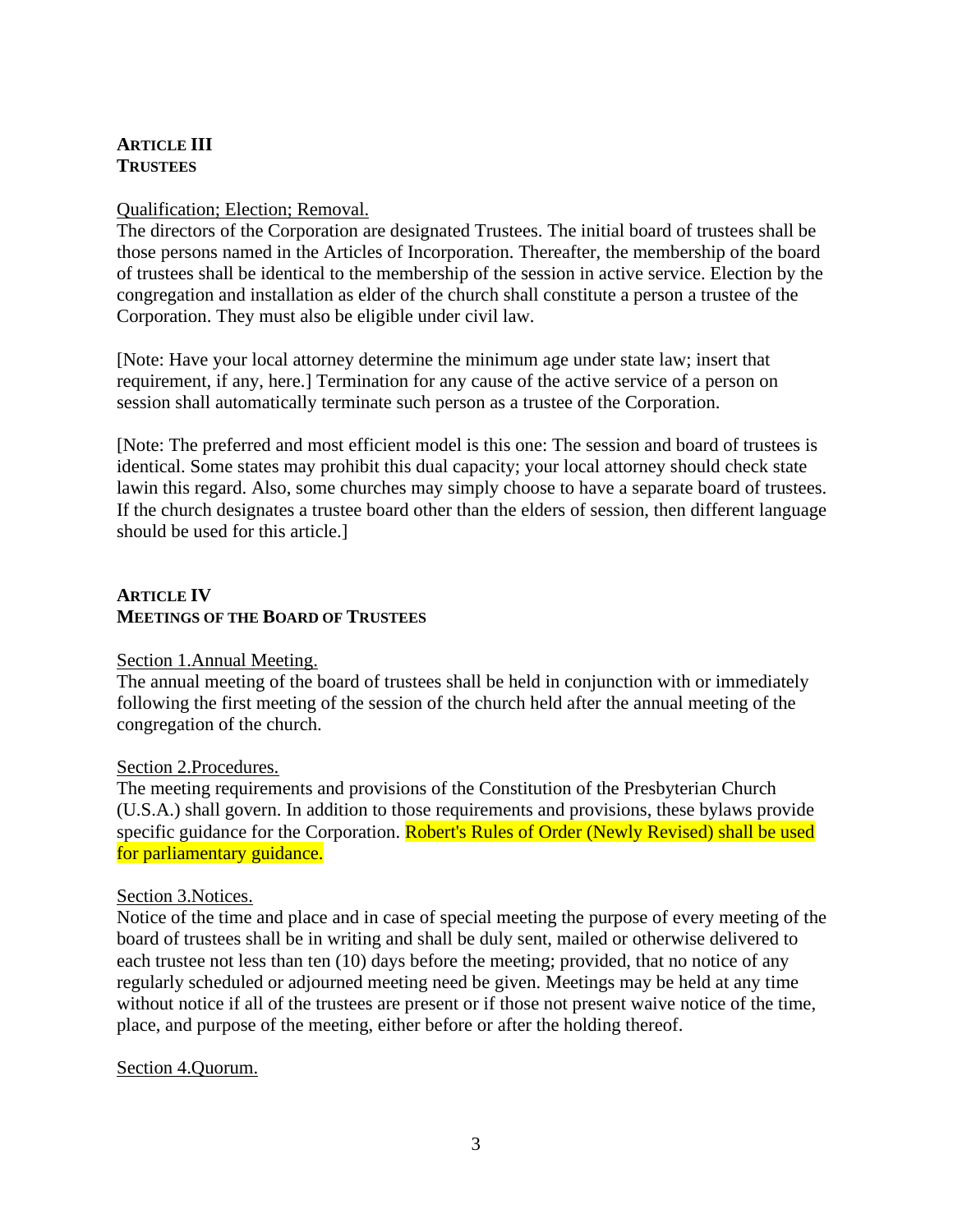A \_\_\_\_\_\_\_\_ (state number for quorum)of the trustees shall constitute a quorum for the transaction of business, and the action of the board of trustees present at any meeting at which a quorum is present shall be the action of the board of trustees; provided, that if the trustees shall unanimously consent in writing to any action to be taken by the Corporation, such action shall be valid as corporate action as though it had been authorized at a meeting of the trustees. If at any meeting of the board of trustees there shall be less than a quorum present, a majority of those present may adjourn the meeting from time to time until a quorum shall have been obtained.

[NOTE: determine if state requires Majority or if you wish another number for a quorum for the board of trustees.]

## Section 5.Special Meetings.

Special meetings of the board of trustees may be held simultaneously with meetings of the congregation or immediately thereafter. Special meetings may be held at any time upon the call of session, the president or vice-president, or of not less than one-third of the trustees then in office.

## Section 6.Power and Authority.

The board of trustees shall have power and authority to carry out the affairs of the Corporation and in so doing may elect or appoint all necessary officers or committees; may employ all such employees as shall be requisite for the conduct of the affairs of the Corporation; may fix the compensation of such persons; may prescribe the duties of such persons; may dismiss any appointive officer or agent of the Corporation without previous notice. The board of trustees may, in the absence of an officer, delegate that officer's powers and duties to any other officer or a trustee for the time being.

#### Section 7.Executive Committee.

The officers of the board of trustees shall constitute the executive committee. The executive committee shall have and exercise the authority of the boardof trustees in the management of the business of the Corporation between the meetings of the board. The board of trustees may appoint such other committees, including therein persons who are not members of the board of trustees, as in the judgment of the trustees will be helpful in carrying on the work of the Corporation.

# **ARTICLE V MEETING OF MEMBERS**

Section 1.Annual Meeting. There shall be an annual meeting of the members of the Corporation.

## Section 2.Place and Time.

Such meeting shall be held at the same place and time as the annual meeting of the congregation or immediately thereafter. Whenever permitted by civil law, both ecclesiastical and corporate business may be conducted at the same meeting. Any stated or called meeting of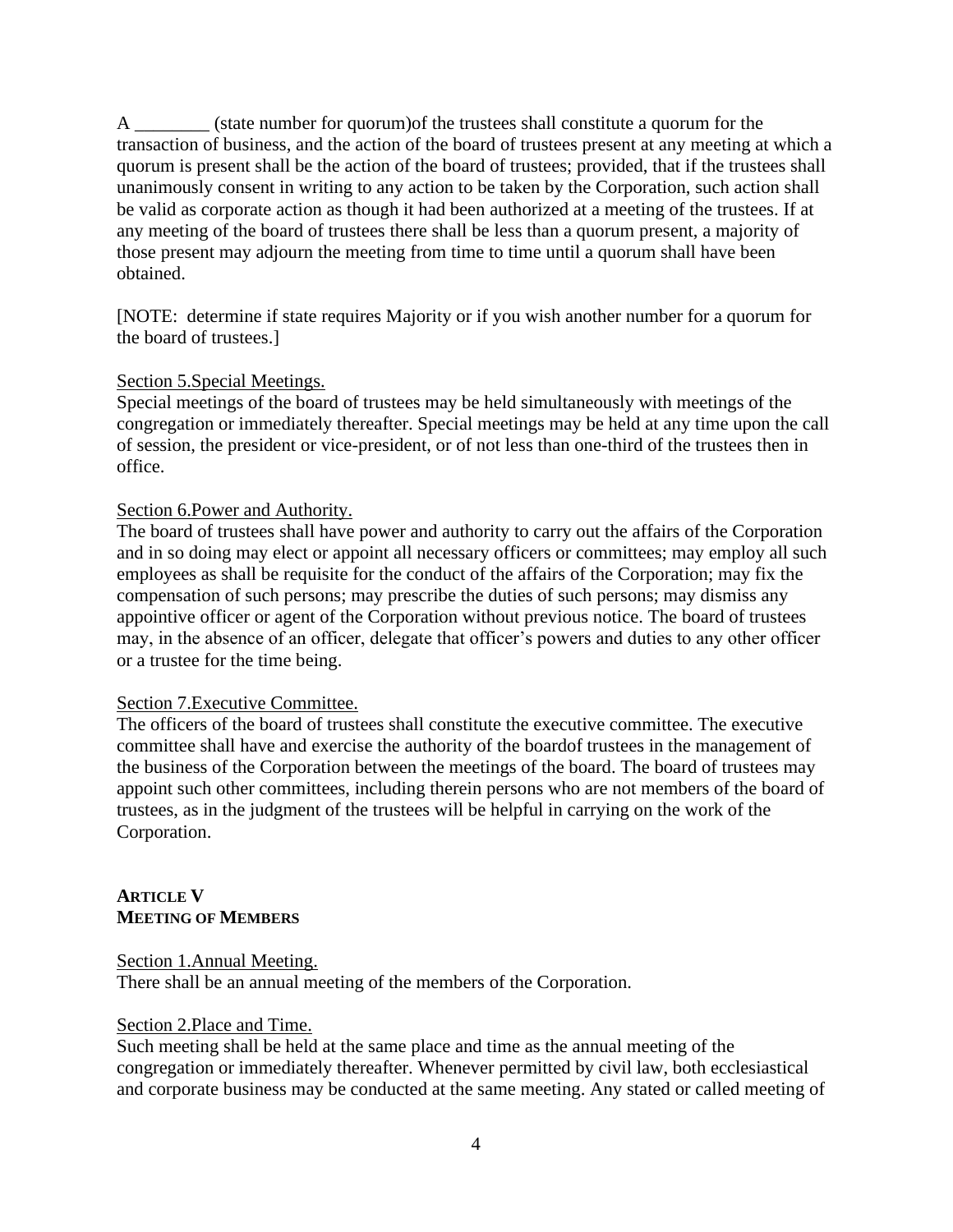the congregation shall be a meeting of the Corporation, and any business may be conducted that is appropriate to the Corporation.

[Note: This section sets out the preferred form: The corporate meeting is contemporaneous with the congregational meeting. Some states may prohibit this dual capacity. Your local attorney should check state law. If your state prohibits this dual capacity, different language should be used in this section.]

## Section 3.Notices.

Notice of all meetings of members of the Corporation shall conform in all respects to the notice requirement of meetings of the congregation.

## Section 4.Procedural Requirements.

The meetings of the members shall be conducted to conform to the procedural requirements of meetings of the congregation and the provisions of the Constitution of the Presbyterian Church (U.S.A.). In addition to those requirements and provisions, these bylaws provide specific guidance for the Corporation. Robert's Rules of Order (Newly Revised) shall be used for parliamentary guidance.

#### Section 5.Proxy Voting.

Voting by proxy is prohibited unless civil law specifically requires that voting by proxy shall be permitted as to that particular corporate matter.

[Note: Your attorney should check state law regarding whether proxy voting is specifically required, and, if so, when. If there are specific instances in which proxy voting is required, those should be set out here.]

#### **ARTICLE VI OFFICERS**

#### Section 1.Officers.

The board of trustees, as soon as may be after the election of trustees in each year, shall elect from their number a president of the Corporation, and may from time to timeselect one or more vice-presidents, assistant secretaries, and assistant treasurers. The clerk of session shall serve as Secretary of the Corporation. The treasurer elected by the session shall serve as treasurer of the Corporation. The same person may hold any two offices except those of president and secretary. The board may also appoint such other officers and agents as may be deemed necessary for the transaction of the affairs of the Corporation.

[Note: This is a recommended configuration and process to elect the corporate officers. Your church may choose a different configuration of corporate officers and different process.]

Section 2.Term.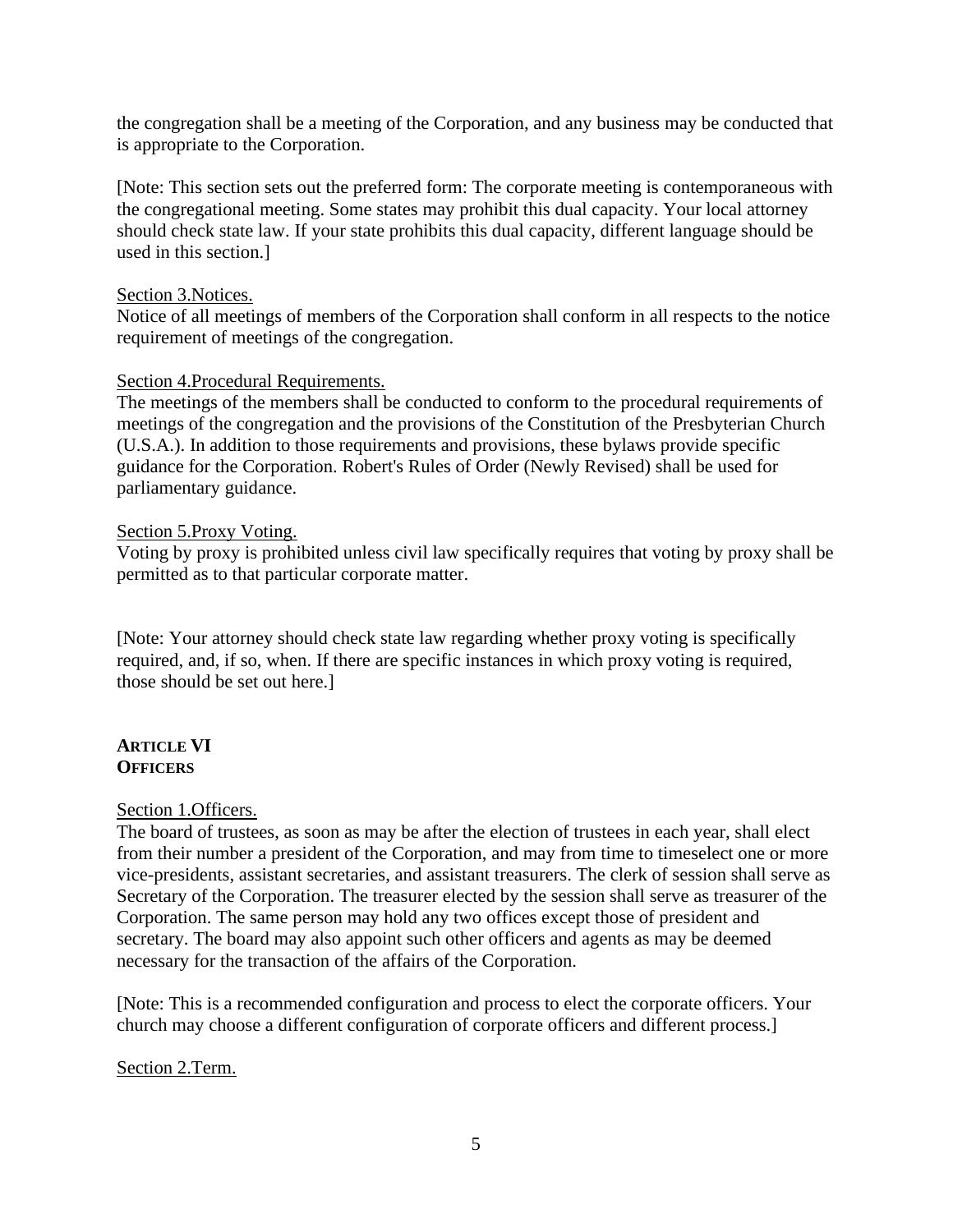The term of office for all officers shall be one (1) year or until their respective successors are chosen. Any officer elected by the board of trustees may be removed from the office at any meeting of the board of trustees by the affirmative vote of a majority of the trustees then in office, whenever in their judgment the interest of the Corporation will be served thereby. The board of trustees shall have full power to fill any vacancies in any offices it is authorized to elect occurring for any reason whatsoever.

#### Section 3.Powers and Duties.

The officers of the Corporation shall respectively have such powers and perform such duties in the management of property and affairs of the Corporation, subject to the control of the Trustees, as generally pertain to their respective offices, as well as such additional powers and duties as may from time to time be conferred by the board of trustees. No action taken by the officers shall infringe upon the authority of the session of the church or of the board of deacons and all actions shall be in conformity with the Constitution of the Presbyterian Church (U.S.A.). Subject to this Section, these bylaws and the articles of incorporation of the Corporation, the officers shall have the following powers and duties in regards to the Corporation:

A. The president shall:

- (1) preside at meetings of the Corporation and the board of trustees;
- (2) make such appointments as directed, authorized, or required, including appointing trustees to serve on committees who shall be responsible for reporting to the board of trustees of the activities of their respective committees;
- (3) execute any and all documents of whatsoever kind
- (4) and nature necessary to carry out the purpose and functions of the Corporation;
- (5) be responsible for carrying out the directives and requirements of applicable law, these bylaws, and the articles of incorporation;
- (6) in general, perform all duties incident to the office of president; and
- (7) perform such other duties as may from time to time be assigned by the board of trustees.

B. The vice president(s) shall:

- (1) assist the president in the exercise of his or her duties;
- (2) in the absence or inability of the president, execute the duties of the president;
- (3) in general, perform all duties incident to the office of vice president; and
- (4) perform such other duties as may from time to time be assigned by the board of trustees.

C. The secretary (clerk of session) shall:

- (1) perform for the Corporation those duties set out in
- (2) the Constitution of the Presbyterian Church (U.S.A.);
- (3) record all votes by the board of trustees;
- (4) be the custodian of the corporate seal, if any, and affix it to
- (5) all documents to be executed on behalf of the Corporation under its seal;
- (6) in general, perform all duties incident to the office of secretary; and
- (7) perform such other duties as may from time to time be assigned by the board of trustees.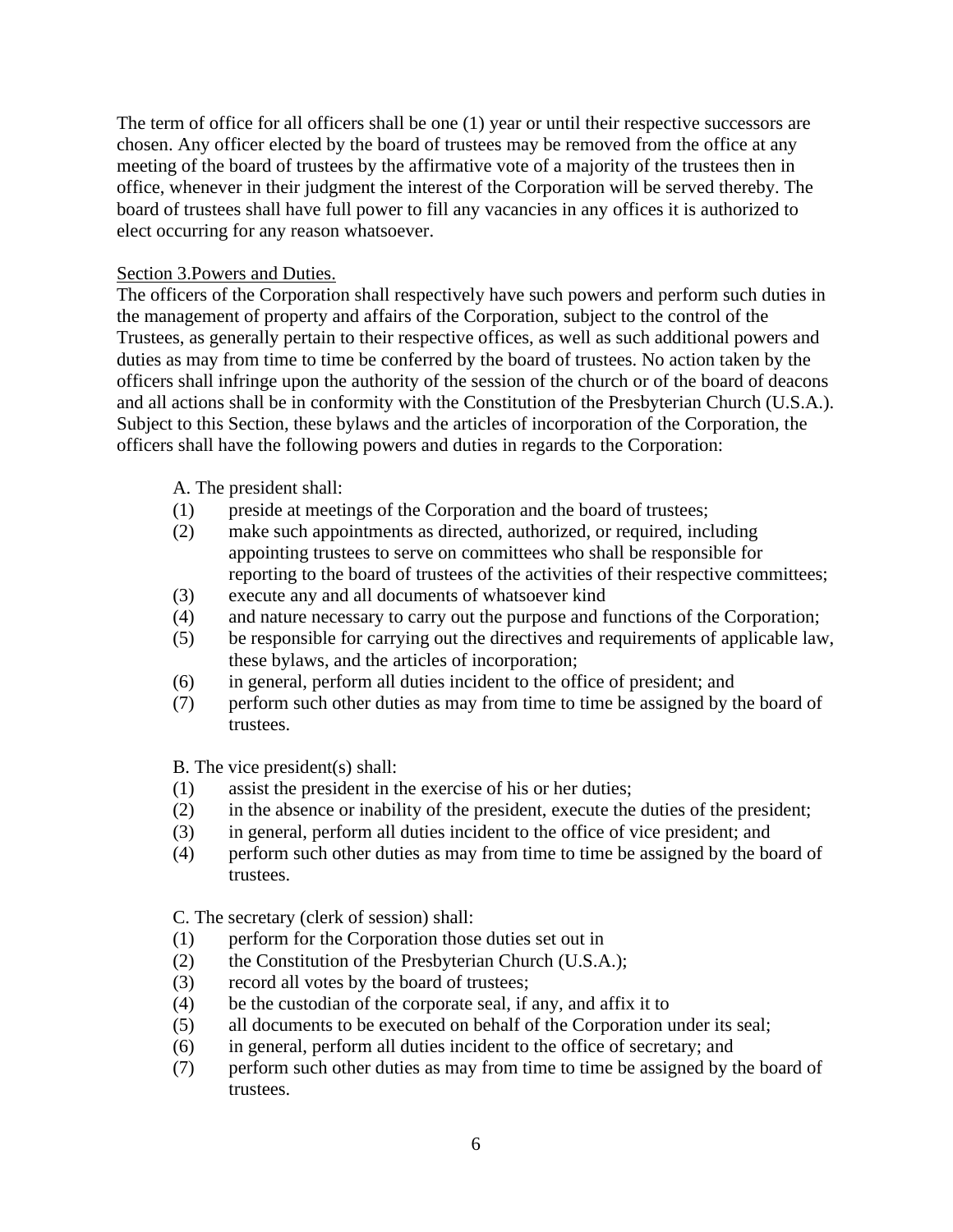D. The treasurer (elected by the session) shall:

- (1) perform for the Corporation those duties set
- (2) out in the Constitution of the Presbyterian Church (U.S.A.);
- (3) be responsible for the safekeeping of all funds and assets, except for those funds expressly assigned to the trusteeship of another; (3) be responsible for the filing of any and all tax and other financial reports as required by applicable law;
- (4) deposit all monies, drafts, and checks in the name of or to the credit of the church or Corporation at such banks or depositories as the
- (5) board of trustees shall designate;
- (6) in general, perform all duties incident to the office of
- (7) treasurer; and
- (8) perform such other duties as may from time to time be assigned by the board of trustees.
- E. Assistant secretaries shall perform those duties of the secretary as directed by the board of trustees.
- F. Assistant treasurers shall perform those duties of the treasurer as directed by the board of trustees.

[Note: This is a recommended configuration and listing of corporate officers' powers and duties. Your church may choose a different configuration (fewer officers, for example) and different powers and duties. Or, you may choose to list none of these powers and duties and accomplish them by corporate resolution. Always keep in mind the requirements for the church treasurer and the clerk of session as outlined in the Book of Order.]

## Section 4. Checks, Notes, Drafts, and So On.

The board of trustees may, from time to time, prescribe the manner of making signature or endorsement of bills of exchange, notes, drafts, checks, acceptances, obligations, and other negotiable paper or other instruments for the payment of money and designate the officer or officers, agent or agents, who shall from time to time be authorized to make, sign, or endorse the same on behalf of the Corporation.

## **ARTICLE VII FISCAL YEAR; SEAL; OFFICE**

Section 1.Fiscal Year. The fiscal year of the Corporation shall be \_\_\_\_\_\_\_\_\_\_\_\_\_\_\_ [Choose a twelve-month period. Many church corporations choose the calendar year: January 1– December 31. Some choose July 1–June 30. You should choose the twelve-month period that best serves your accounting needs.]

Section 2.Seal.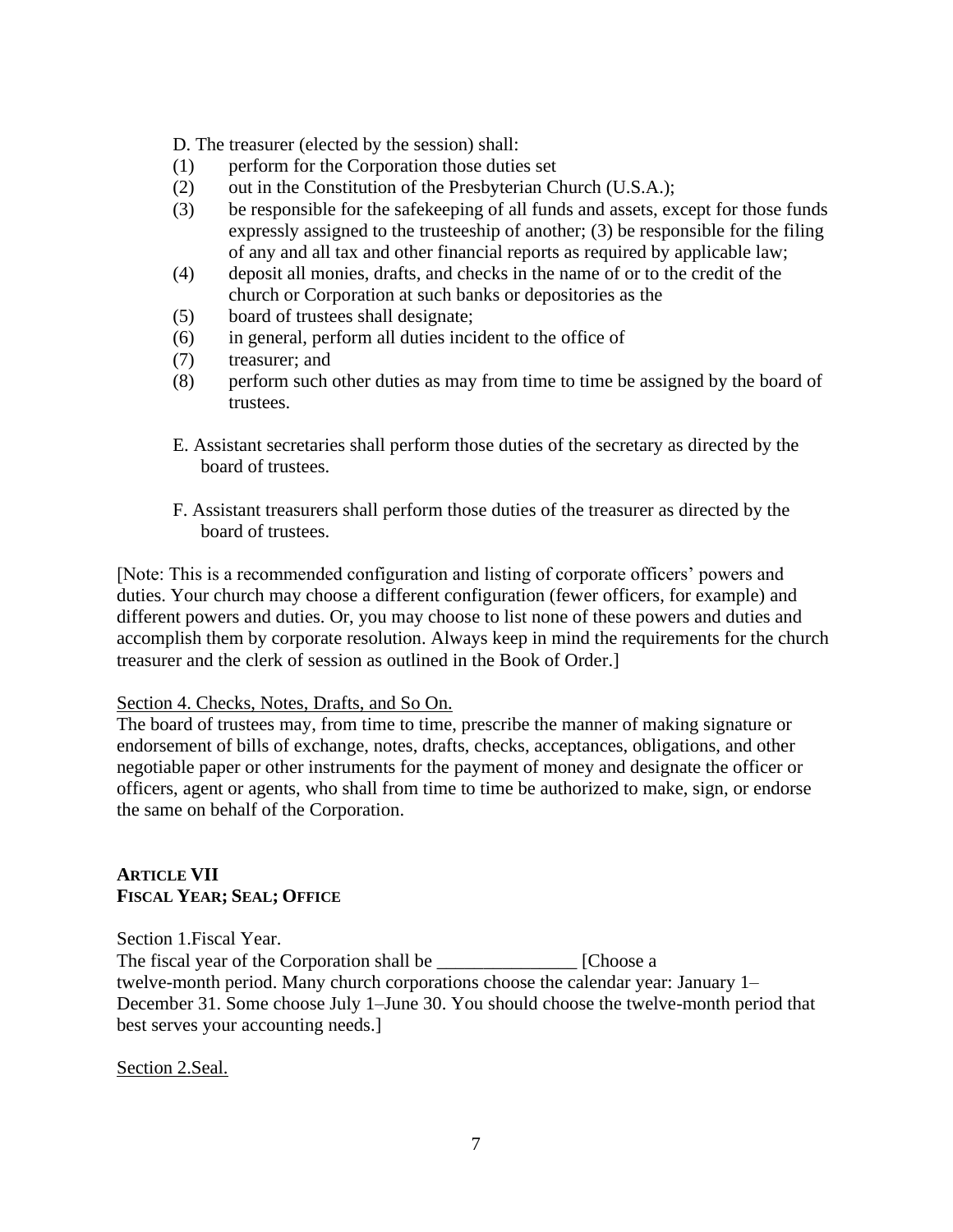The board of trustees shall provide a suitable corporate seal for use by the Corporation if deemed appropriate.

Section 3.Office. The principal office and mailing address of the Corporation is \_\_\_\_\_\_\_\_\_\_\_\_\_\_\_\_\_\_\_\_\_\_\_\_\_\_\_\_\_\_ (address of church).

# **ARTICLE VIII AMENDMENTS**

The bylaws of the Corporation may be amended or added to, or new bylaws may be adopted, by the affirmative vote of two-thirds of the members of the Corporation; provided, that the bylaws must at all times and in all respects remain in conformity with the Constitution of the Presbyterian Church (U.S.A.).

[Note: Your attorney should determine if state law requires a different bylaws amendment process but the required conformity with the Constitution of the Presbyterian Church (U.S.A.) must always be present.]

# **ARTICLE IX INDEMNIFICATION OF TRUSTEES AND OFFICERS**

Each trustee and officer of the Corporation shall be indemnified by the Corporation against expenses reasonably incurred in connection with any action, suit, or proceeding to which the trustee or officer may be made a party by reason of being or having been a trustee or officer of the Corporation (whether or not he or she continues to be a trustee or officer at the time of incurring such expenses), except in relation to matters as to which he or she shall finally be adjudged in such action, suit, or proceeding to be personally liable. The foregoing right of indemnification shall not be exclusive of other rights to which any trustee or officer may be entitled as a matter of law.

[Note: Many states have particular indemnification requirements. Your attorney should determine and use the particular state requirements, if any.]

## **ARTICLE X DISSOLUTION**

If the church is formally dissolved by the presbytery of which it is a member, or has become extinct by reason of the dispersal of its members, the abandonment of its work, or any other cause, all such property, both real and personal, present and future, as the Corporation may have shall be vested in and be the property of the Presbytery of

 $\Box$  (name of presbytery of membership) of the Presbyterian Church (U.S.A.), pursuant to the Constitution of the